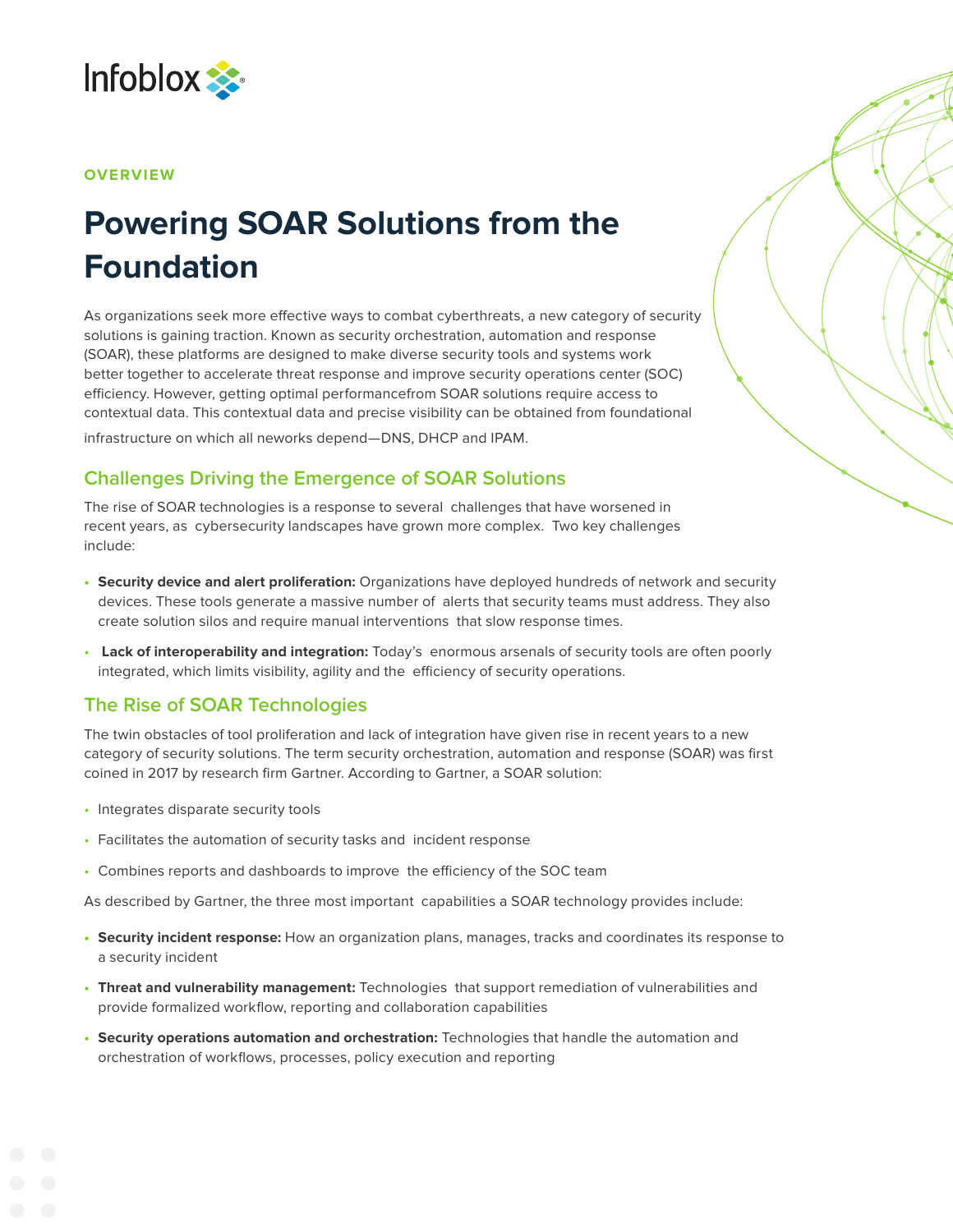# **Key Benefits of SOAR Technologies**

SOAR solution enable security teams to:

#### **Prioritize operational activities**

- Consolidate data from different security tools, third-party feeds and IT databases
- Centralize visibility into security events to prioritize threat response

#### **Formalize triage and incident response**

- Review and assess incidents more quickly and begin remediation of security incidents based on best practices
- Respond to threats faster and overcome problems stemming from an overworked and undermanned cybersecurity workforce

#### **Automate workflows**

- Automate time-consuming and mundane activities so that SOC engineers can focus on proactive tasks such as threat hunting
- Centralize visibility into security events to prioritize threat response

### **How Infoblox Powers SOAR Solutions**

SOAR technologies represent a substantial leap forward in cybersecurity. But in order to fully deliver on their promise, SOAR solutions require access to contextual data. This contextual data and precise visibility can be obtained from foundational infrastructure on which all neworks depend—DNS, DHCP and IPAM.

They are the least common denominator that enables connectivity for traditional network topologies as well as cloud, IoT and SD-WAN. In addition, these services contain unique troves of information at the device level including device type, location in the network, owner, and audit trail such as internal and external destinations accessed/visited. Infoblox optimizes SOAR solutions by making this connective data layer available automatically and in real time to all security tools in the security stack. It does so through a highly interconnectedset of data integrations and extensive vendor APIs.

Ihilit rem consed modi dem que mint ad qui dolo quam, ad maio inverna tiberum vero volori accum fugit verio et erspitiis audipsusam abore verita eum aut harum restrum harcidit, archill aborro velenisi veliquae sequamus aut alit autati tem et lab imoloris si optassequi doloresti dit a verorib eruptae eum, consed quia nit, sed utae. Ignat.

With Infoblox, security teams can enhance the performance of SOAR technologies, eliminate silos, enable automation and orchestration and improve the ROI of their entire security stack, including third-party, multivendor assets. Infoblox reduces the expense of responding to threats through its combination of enhanced automation and two-way data sharing of security event information.